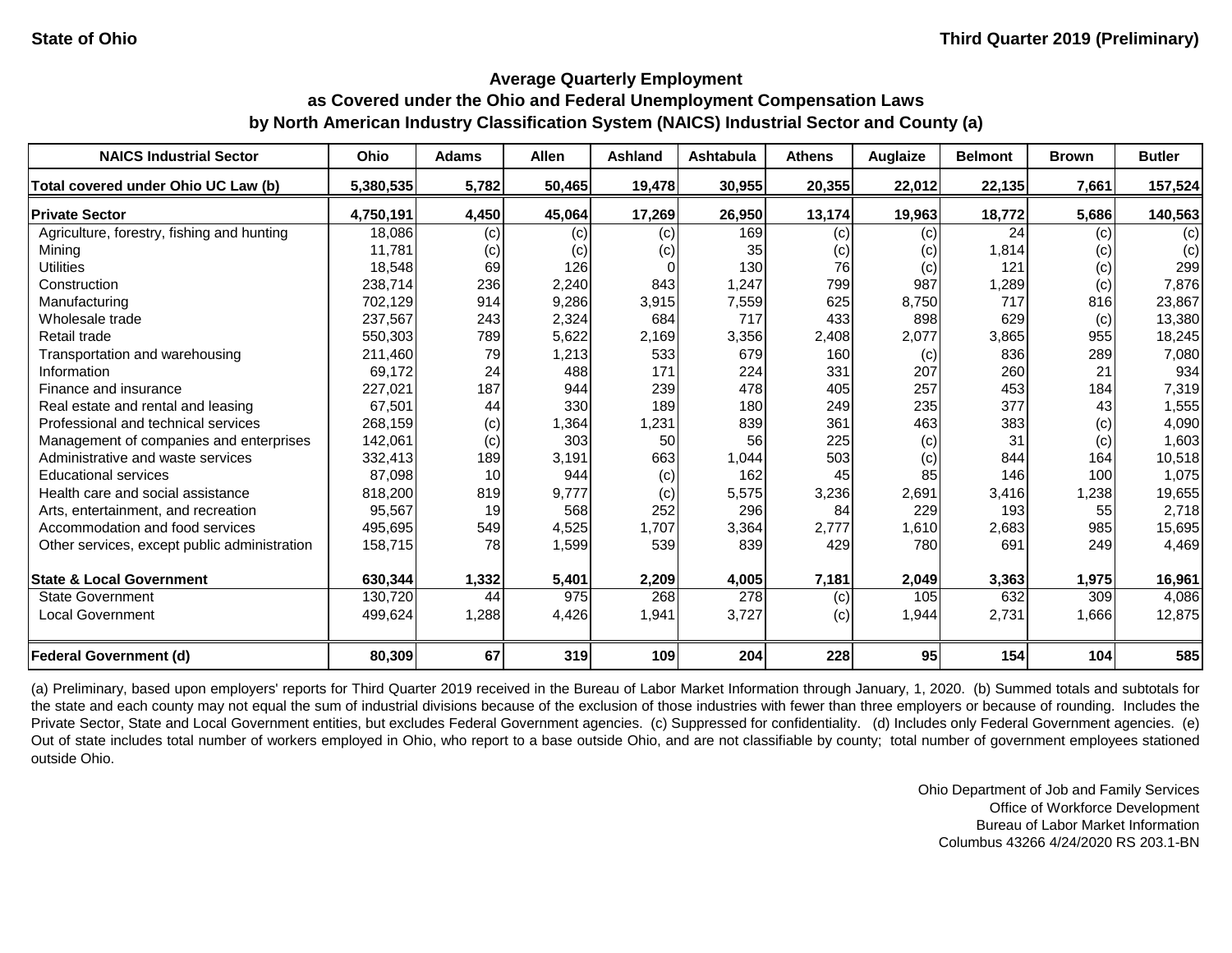| <b>NAICS Industrial Sector</b>               | Carroll | Champaign | <b>Clark</b> | <b>Clermont</b> | <b>Clinton</b> | Columbiana | <b>Coshocton</b> | Crawford | Cuyahoga | <b>Darke</b> |
|----------------------------------------------|---------|-----------|--------------|-----------------|----------------|------------|------------------|----------|----------|--------------|
| Total covered under Ohio UC Law (b)          | 6,329   | 10,883    | 47,092       | 59,649          | 17,945         | 29,449     | 10,047           | 12,859   | 718,940  | 18,149       |
| <b>Private Sector</b>                        | 5,387   | 9,044     | 41,100       | 52,774          | 15,857         | 25,402     | 8,605            | 11,200   | 642,600  | 16,190       |
| Agriculture, forestry, fishing and hunting   | 10      | (c)       | 430          | (c)             | 140            | 240        | 88               | (c)      | 318      | (c)          |
| Mining                                       | 81      | (c)       | 86           | (c)             |                | 193        | 84               | (c)      | 387      | (c)          |
| <b>Utilities</b>                             | (c)     | (c)       | (c)          | 360             | (c)            | (c)        | 164              | (c)      | 1,451    | 46           |
| Construction                                 | 462     | 284       | 1,136        | 3,531           | 374            | 1,349      | 284              | 475      | 23,886   | 960          |
| Manufacturing                                | 1,206   | 3,867     | 7,165        | 6,374           | 3,264          | 6,664      | 2,782            | 2,413    | 67,656   | 4,762        |
| Wholesale trade                              | (c)     | (c)       | (c)          | 1,976           | (c)            | (c)        | 163              | 431      | 34,869   | 872          |
| Retail trade                                 | 825     | 960       | 5,170        | 9,360           | 1,538          | 3,556      | 1,183            | 1,324    | 59,117   | 1,850        |
| Transportation and warehousing               | 368     | 329       | 2,241        | 2,569           | 3,637          | 1,105      | 235              | (c)      | 23,975   | 1,130        |
| Information                                  | 18      | 45        | 88           | 1,363           | 686            | 112        | 63               | 48       | 10,775   | 49           |
| Finance and insurance                        | 84      | 193       | 2,597        | 2,506           | 371            | 483        | 205              | 577      | 39,694   | 591          |
| Real estate and rental and leasing           | 100     | 67        | 457          | 991             | 221            | 227        | 45               | 73       | 12,838   | 117          |
| Professional and technical services          | (c)     | 266       | 904          | 2,631           | 210            | 404        | (c)              | (c)      | 46,992   | 374          |
| Management of companies and enterprises      | (c)     | (c)       | 1,170        | 524             | 311            | 160        | (c)              | (c)      | 23,779   | 14           |
| Administrative and waste services            | 225     | (c)       | 2,851        | 3,042           | 348            | 1,178      | 279              | 533      | 50,860   | 493          |
| <b>Educational services</b>                  | (c)     | 133       | 624          | 477             | 240            | 169        | 84               | (c)      | 18,992   | 55           |
| Health care and social assistance            | (c)     | 998       | 7,532        | 6,452           | 1,663          | 4,712      | 1,682            | (c)      | 130,853  | 2,332        |
| Arts, entertainment, and recreation          | 127     | 151       | 497          | 1,052           | 309            | 349        | 138              | 98       | 14,015   | 277          |
| Accommodation and food services              | 585     | 696       | 4,803        | 7,391           | 1,278          | 2,575      | 718              | 1,235    | 60,742   | 1,067        |
| Other services, except public administration | 183     | 373       | 1,581        | 2,027           | 285            | 1,058      | 231              | 410      | 21,399   | 526          |
| <b>State &amp; Local Government</b>          | 942     | 1,839     | 5,992        | 6,875           | 2,088          | 4,047      | 1,442            | 1,659    | 76,340   | 1,959        |
| <b>State Government</b>                      | 37      | 53        | 160          | 755             | 139            | 274        | 48               | 126      | 4,395    | 45           |
| <b>Local Government</b>                      | 905     | 1,786     | 5,832        | 6,120           | 1,949          | 3,773      | 1,394            | 1,533    | 71,945   | 1,914        |
| <b>Federal Government (d)</b>                | 47      | 66        | 523          | 383             | 134            | 588        | 82               | 80       | 16,418   | 101          |

(a) Preliminary, based upon employers' reports for Third Quarter 2019 received in the Bureau of Labor Market Information through January, 1, 2020. (b) Summed totals and subtotals for the state and each county may not equal the sum of industrial divisions because of the exclusion of those industries with fewer than three employers or because of rounding. Includes the Private Sector, State and Local Government entities, but excludes Federal Government agencies. (c) Suppressed for confidentiality. (d) Includes only Federal Government agencies. (e) Out of state includes total number of workers employed in Ohio, who report to a base outside Ohio, and are not classifiable by county; total number of government employees stationed outside Ohio.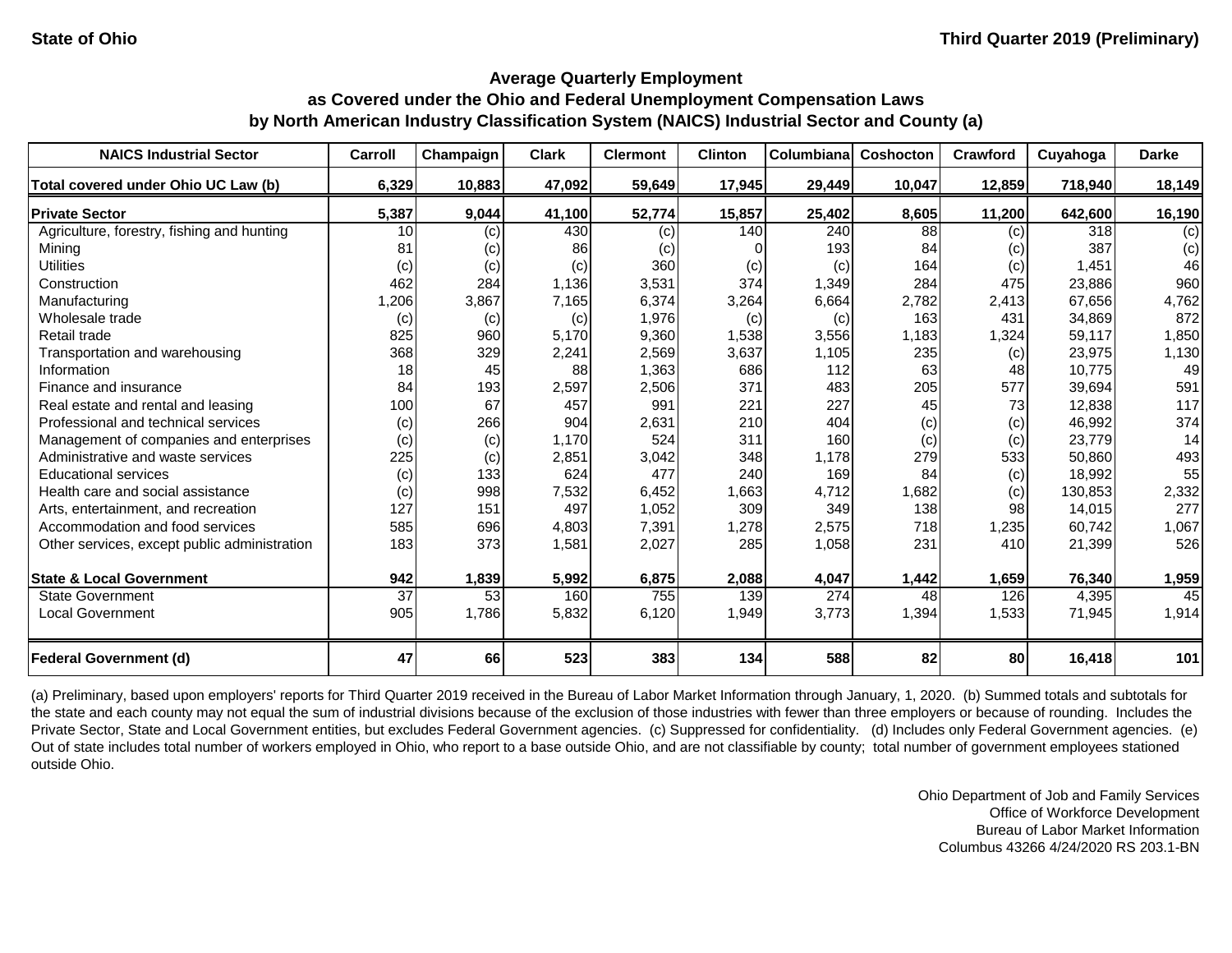| <b>NAICS Industrial Sector</b>               | <b>Defiance</b> | <b>Delaware</b> | <b>Erie</b> | <b>Fairfield</b> | <b>Fayette</b> | <b>Franklin</b> | <b>Fulton</b> | <b>Gallia</b> | Geauga | <b>Greene</b> |
|----------------------------------------------|-----------------|-----------------|-------------|------------------|----------------|-----------------|---------------|---------------|--------|---------------|
| Total covered under Ohio UC Law (b)          | 15,401          | 91,059          | 38,625      | 43,748           | 11,104         | 752,609         | 18,288        | 10,618        | 36,482 | 61,605        |
| <b>Private Sector</b>                        | 13,484          | 82,995          | 33,803      | 37,600           | 9,511          | 643,035         | 15,924        | 8,998         | 32,991 | 53,550        |
| Agriculture, forestry, fishing and hunting   | 214             | (c)             | (c)         | 69               | 125            | 428             | (c)           | (c)           | (c)    | 175           |
| Mining                                       |                 | (c)             | (c)         |                  |                | 345             | (c)           | (c)           | (c)    | 130           |
| <b>Utilities</b>                             | (c)             | 189             | (c)         | 252              | (c)            | 3,505           | (c)           | 520           | (c)    | (c)           |
| Construction                                 | 379             | 3,816           | 1,199       | 2,711            | 298            | 29,763          | 1,027         | 529           | 2,504  | 1,663         |
| Manufacturing                                | 3,102           | 6,496           | 5,880       | 4,307            | 1,771          | 37,494          | 6,416         | 567           | 7,561  | 2,960         |
| Wholesale trade                              | (c)             | 2,540           | 1,039       | 942              | (c)            | 29,185          | 924           | 123           | 2,080  | 1,170         |
| Retail trade                                 | 2,269           | 11,817          | 4,609       | 6,436            | 2,280          | 65,219          | 1,581         | 1,445         | 4,535  | 10,245        |
| Transportation and warehousing               | 649             | 2,271           | (c)         | 860              | 1,232          | 47,108          | (c)           | 284           | (c)    | (c)           |
| Information                                  | 188             | 606             | 422         | 254              | 33             | 14,724          | 52            | 44            | 89     | 630           |
| Finance and insurance                        | 630             | 5,637           | 638         | 719              | 169            | 51,469          | 296           | 343           | 620    | 1,174         |
| Real estate and rental and leasing           | 100             | 999             | 273         | 465              | 49             | 13,182          | 106           | 44            | 226    | 700           |
| Professional and technical services          | 176             | 5,600           | 489         | 1,098            | (c)            | 47,933          | (c)           | 87            | 1,145  | 10,351        |
| Management of companies and enterprises      | 42              | 10,789          | 229         | 190              | (c)            | 24,342          | (c)           | (c)           | 365    | 1,185         |
| Administrative and waste services            | 732             | 4,467           | 920         | 3,131            | 417            | 54,637          | 465           | (c)           | 2,380  | 1,790         |
| <b>Educational services</b>                  | (c)             | 1,318           | 284         | 300              | (c)            | 10,974          | (c)           | (c)           | 698    | 1,895         |
| Health care and social assistance            | (c)             | 8,706           | 4,996       | 7,426            | (c)            | 113,849         | (c)           | (c)           | 4,953  | 7,396         |
| Arts, entertainment, and recreation          | 142             | 3,545           | 4,382       | 521              | 106            | 11,422          | 438           | 40            | 639    | 715           |
| Accommodation and food services              | 1,658           | 10,809          | 6,333       | 6,366            | 1,193          | 64,896          | 977           | 925           | 2,730  | 8,819         |
| Other services, except public administration | 601             | 3,030           | 814         | 1,543            | 200            | 22,559          | 362           | 254           | 1,377  | 1,637         |
|                                              |                 |                 |             |                  |                |                 |               |               |        |               |
| <b>State &amp; Local Government</b>          | 1,917           | 8,064           | 4,822       | 6,148            | 1,593          | 109,574         | 2,364         | 1,620         | 3,491  | 8,055         |
| <b>State Government</b>                      | 80              | 377             | 961         | 668              | 44             | 56,360          | 120           | 264           | 211    | (c)           |
| <b>Local Government</b>                      | 1,837           | 7,687           | 3,861       | 5,480            | 1,549          | 53,214          | 2,244         | 1,356         | 3,280  | (c)           |
| <b>Federal Government (d)</b>                | 92              | 269             | 241         | 247              | 53             | 13,156          | 95            | 66            | 101    | 14,966        |

(a) Preliminary, based upon employers' reports for Third Quarter 2019 received in the Bureau of Labor Market Information through January, 1, 2020. (b) Summed totals and subtotals for the state and each county may not equal the sum of industrial divisions because of the exclusion of those industries with fewer than three employers or because of rounding. Includes the Private Sector, State and Local Government entities, but excludes Federal Government agencies. (c) Suppressed for confidentiality. (d) Includes only Federal Government agencies. (e) Out of state includes total number of workers employed in Ohio, who report to a base outside Ohio, and are not classifiable by county; total number of government employees stationed outside Ohio.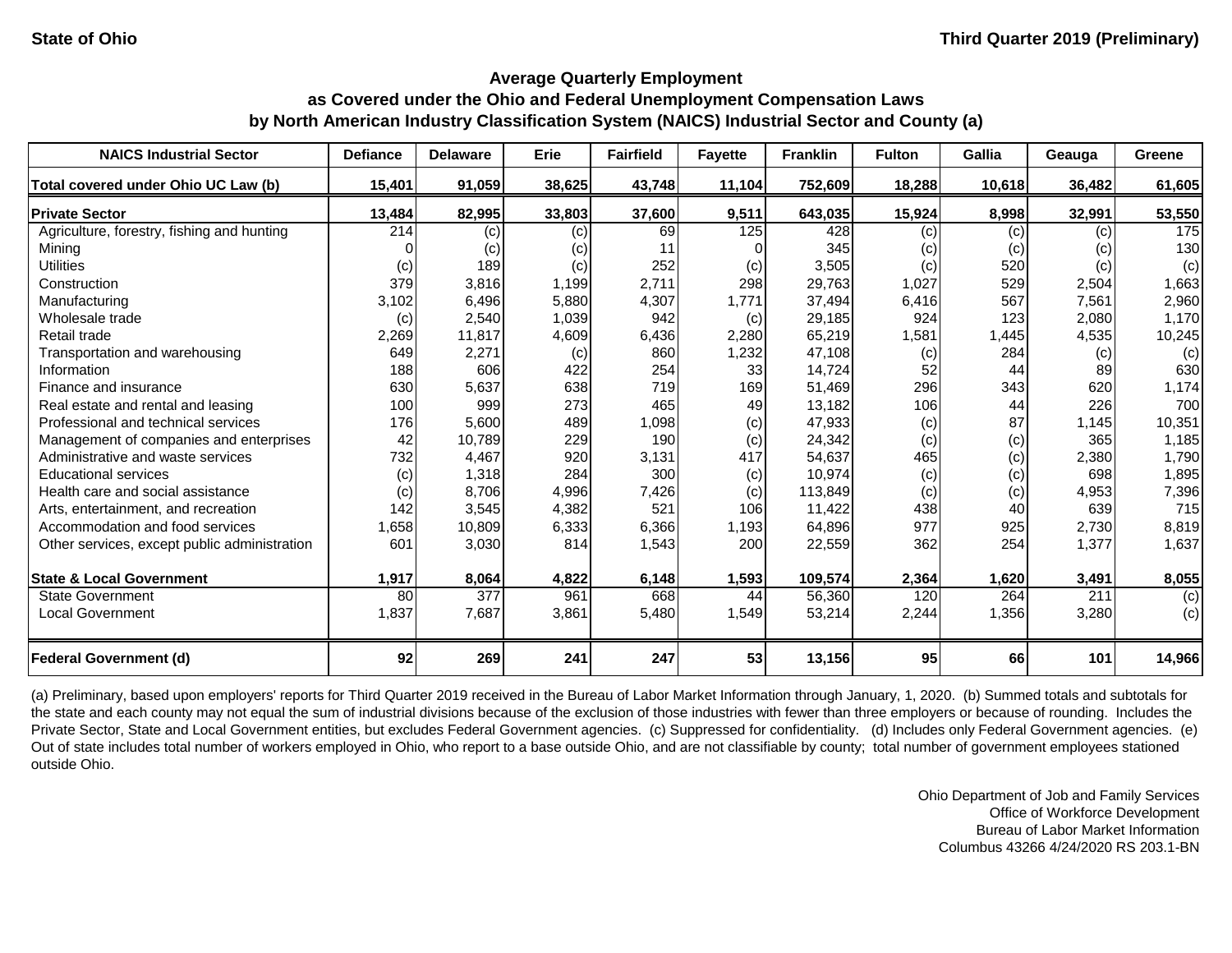| <b>NAICS Industrial Sector</b>               | <b>Guernsey</b> | <b>Hamilton</b> | <b>Hancock</b> | <b>Hardin</b> | <b>Harrison</b> | Henry  | Highland | <b>Hocking</b> | <b>Holmes</b> | Huron  |
|----------------------------------------------|-----------------|-----------------|----------------|---------------|-----------------|--------|----------|----------------|---------------|--------|
| Total covered under Ohio UC Law (b)          | 15,061          | 515,230         | 45,971         | 7,829         | 3,625           | 10,969 | 10,215   | 6,636          | 20,037        | 21,683 |
| <b>Private Sector</b>                        | 12,939          | 471,791         | 42,938         | 6,502         | 2,905           | 9,191  | 8,098    | 5,107          | 18,542        | 19,315 |
| Agriculture, forestry, fishing and hunting   | 37              | 360             | (c)            | (c)           | (c)             | (c)    | 36       | (c)            | 177           | (c)    |
| Mining                                       | 570             | 142             | (c)            | (c)           | (c)             | (c)    | 33       | (c)            | 61            | (c)    |
| <b>Utilities</b>                             | 58              | 1,379           | 105            | 51            | (c)             | 22     | 61       | (c)            | 136           | (c)    |
| Construction                                 | 736             | 22,984          | 1,221          | 140           | 199             | 766    | 362      | 350            | 2,293         | 1,884  |
| Manufacturing                                | 2,803           | 51,073          | 11,760         | 1,764         | 439             | 3,399  | 1,815    | 900            | 7,303         | 5,689  |
| Wholesale trade                              | 383             | 22,108          | 1,980          | 180           | (c)             | 283    | 264      | 58             | 917           | (c)    |
| Retail trade                                 | 1,520           | 41,611          | 4,130          | 853           | 289             | 992    | 1,630    | 869            | 2,475         | 2,046  |
| Transportation and warehousing               | 641             | 12,627          | 3,952          | 179           | 246             | 559    | 114      | (c)            | 799           | 1,017  |
| Information                                  | 68              | 8,087           | 324            | (c)           | 33              | 98     | 60       | 19             | 78            | 125    |
| Finance and insurance                        | 376             | 30,813          | 547            | 215           | 57              | 240    | 390      | 115            | 381           | 402    |
| Real estate and rental and leasing           | 75              | 8,182           | 355            | 35            | 109             | 63     | 66       | 196            | 70            | 160    |
| Professional and technical services          | 328             | 38,849          | 1,697          | 136           | 79              | 79     | 86       | (c)            | 344           | (c)    |
| Management of companies and enterprises      | 10              | 24,869          | 2,300          | 0             | (c)             |        | 54       | (c)            | (c)           | (c)    |
| Administrative and waste services            | 305             | 33,794          | 2,094          | 140           | (c)             | 202    | 401      | 194            | (c)           | 441    |
| <b>Educational services</b>                  | 57              | 10,074          | 850            | (c)           | $\Omega$        | 39     | 57       | (c)            | (c)           | 247    |
| Health care and social assistance            | 2,784           | 89,288          | 5,530          | (c)           | 376             | 1,399  | 1,330    | (c)            | (c)           | 2,485  |
| Arts, entertainment, and recreation          | 70              | 13,829          | 321            | 65            | (c)             | 42     | 95       | 44             | 155           | 194    |
| Accommodation and food services              | 1,785           | 46,606          | 4,337          | 690           | (c)             | 603    | 936      | 1,261          | 1,650         | 1,826  |
| Other services, except public administration | 331             | 15,116          | 1,382          | (c)           | 161             | 238    | 308      | 209            | 352           | 694    |
| <b>State &amp; Local Government</b>          | 2,122           | 43,439          | 3,033          | 1,327         | 720             | 1,778  | 2,117    | 1,529          | 1,495         | 2,368  |
| <b>State Government</b>                      | 504             | 8,723           | 170            | 39            | $\overline{47}$ | 43     | 106      | 196            | 45            | 72     |
| <b>Local Government</b>                      | 1,618           | 34,716          | 2,863          | 1,288         | 673             | 1,735  | 2,011    | 1,333          | 1,450         | 2,296  |
| <b>Federal Government (d)</b>                | 119             | 8,375           | 145            | 68            | 49              | 66     | 98       | 48             | 65            | 137    |

(a) Preliminary, based upon employers' reports for Third Quarter 2019 received in the Bureau of Labor Market Information through January, 1, 2020. (b) Summed totals and subtotals for the state and each county may not equal the sum of industrial divisions because of the exclusion of those industries with fewer than three employers or because of rounding. Includes the Private Sector, State and Local Government entities, but excludes Federal Government agencies. (c) Suppressed for confidentiality. (d) Includes only Federal Government agencies. (e) Out of state includes total number of workers employed in Ohio, who report to a base outside Ohio, and are not classifiable by county; total number of government employees stationed outside Ohio.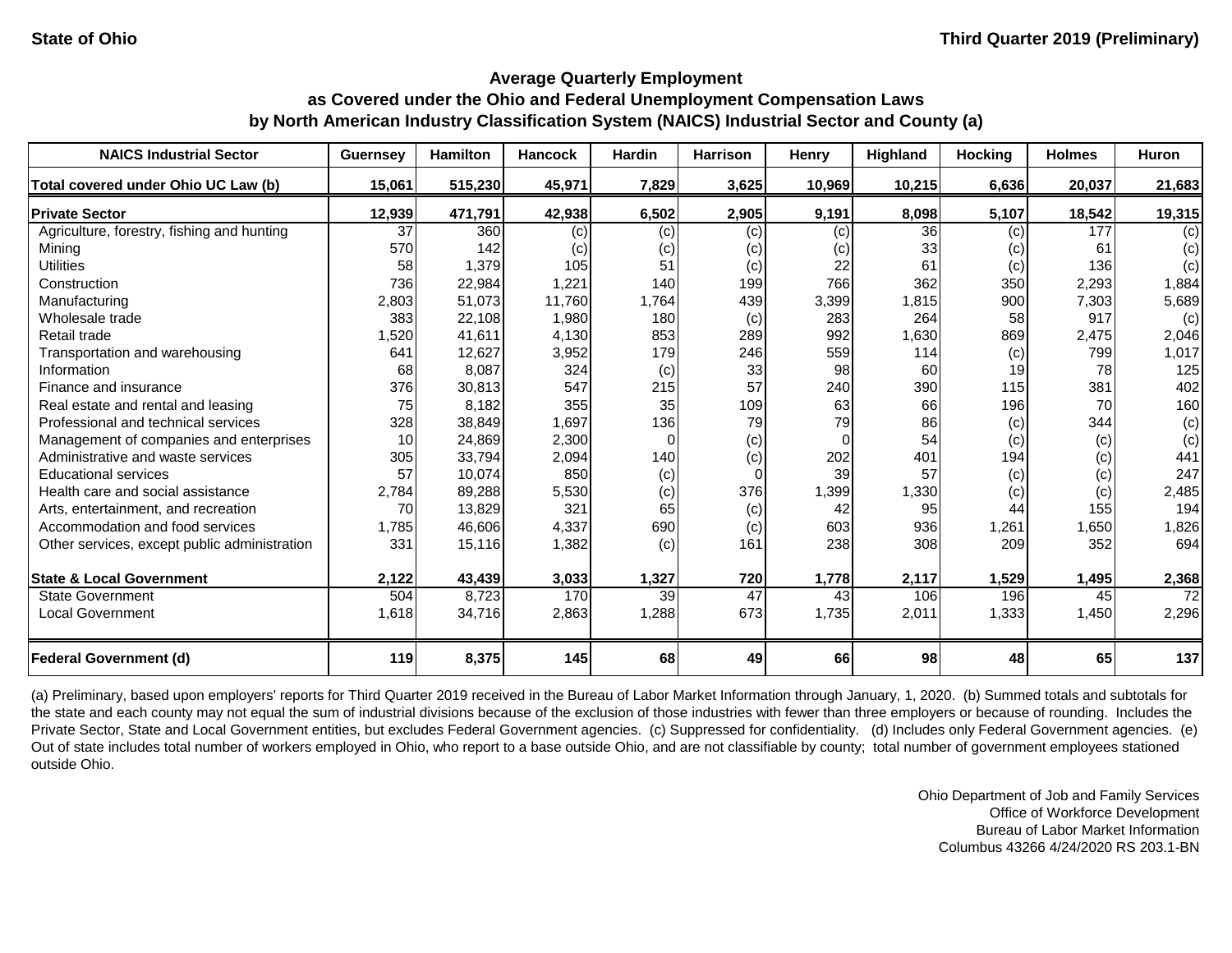| <b>NAICS Industrial Sector</b>               | <b>Jackson</b> | <b>Jefferson</b> | Knox   | Lake   | Lawrence | Licking | Logan  | Lorain | Lucas   | <b>Madison</b> |
|----------------------------------------------|----------------|------------------|--------|--------|----------|---------|--------|--------|---------|----------------|
| Total covered under Ohio UC Law (b)          | 9,994          | 20,593           | 20,214 | 98,199 | 13,070   | 63,980  | 19,072 | 98,515 | 207,084 | 18,063         |
| <b>Private Sector</b>                        | 8,592          | 17,079           | 17,610 | 87,779 | 10,625   | 56,135  | 16,983 | 84,194 | 182,325 | 15,030         |
| Agriculture, forestry, fishing and hunting   | 40             | (c)              | 82     | 783    |          | 895     | (c)    | 940    | 260     | 228            |
| Mining                                       | 23             | (c)              | 82     | 154    | (c)      | 60      | (c)    | 18     | 160     | $\overline{0}$ |
| <b>Utilities</b>                             | 44             | 629              | 47     | 922    | 116      | 238     | 31     | 241    | 383     | $\Omega$       |
| Construction                                 | 419            | 1,045            | 1,145  | 4,352  | (c)      | 3,028   | 594    | 4,554  | 9,346   | 668            |
| Manufacturing                                | 2,746          | 1,687            | 4,483  | 21,996 | 989      | 7,729   | 5,302  | 16,456 | 26,646  | 4,198          |
| Wholesale trade                              | 154            | 490              | 487    | 3,509  | 227      | 1,553   | 240    | 3,358  | 6,795   | 335            |
| Retail trade                                 | 1,427          | 2,674            | 2,085  | 12,395 | 1,759    | 7,421   | 1,748  | 12,641 | 22,338  | 1,840          |
| Transportation and warehousing               | 193            | 1,362            | 272    | 1,298  | 677      | 8,480   | 2,423  | 2,277  | 5,932   | 3,504          |
| Information                                  | 48             | 267              | 121    | 702    | 67       | 239     | 70     | 622    | 1,988   | 18             |
| Finance and insurance                        | 236            | 329              | 407    | 1,561  | 260      | 2,254   | 304    | 1,491  | 5,445   | 155            |
| Real estate and rental and leasing           | 79             | 252              | 147    | 963    | 155      | 436     | 200    | 860    | 2,436   | 85             |
| Professional and technical services          | (c)            | (c)              | 360    | 3,203  | 227      | 2,393   | (c)    | 2,282  | 8,084   | (c)            |
| Management of companies and enterprises      | (c)            | (c)              | 100    | 1,295  | 82       | 1,522   | (c)    | 1,200  | 5,870   | (c)            |
| Administrative and waste services            | 495            | 988              | 898    | 6,217  | 511      | 3,128   | 1,041  | 6,666  | 14,467  | 898            |
| <b>Educational services</b>                  | (c)            | (c)              | 1,294  | 1,525  | 66       | 969     | 22     | 2,457  | 3,076   | (c)            |
| Health care and social assistance            | (c)            | (c)              | 3,021  | 12,010 | 2,949    | 6,929   | 1,824  | 13,942 | 37,684  | (c)            |
| Arts, entertainment, and recreation          | 29             | 271              | 158    | 1,412  | 42       | 851     | 221    | 1,620  | 4,753   | 44             |
| Accommodation and food services              | 912            | 1,839            | 1,864  | 10,651 | 1,327    | 5,678   | 1,585  | 9,697  | 20,364  | 1,139          |
| Other services, except public administration | 201            | 557              | 555    | 2,832  | 306      | 2,331   | 495    | 2,870  | 6,298   | 181            |
| <b>State &amp; Local Government</b>          | 1,402          | 3,514            | 2,604  | 10,420 | 2,445    | 7,845   | 2,089  | 14,321 | 24,759  | 3,033          |
| <b>State Government</b>                      | 132            | 75               | 300    | 88     | 171      | 1,044   | 88     | 1,173  | 7,350   | 1,289          |
| <b>Local Government</b>                      | 1,270          | 3,439            | 2,304  | 10,332 | 2,274    | 6,801   | 2,001  | 13,148 | 17,409  | 1,744          |
| <b>Federal Government (d)</b>                | 71             | 168              | 113    | 431    | 131      | 386     | 126    | 1,110  | 1,841   | 79             |

(a) Preliminary, based upon employers' reports for Third Quarter 2019 received in the Bureau of Labor Market Information through January, 1, 2020. (b) Summed totals and subtotals for the state and each county may not equal the sum of industrial divisions because of the exclusion of those industries with fewer than three employers or because of rounding. Includes the Private Sector, State and Local Government entities, but excludes Federal Government agencies. (c) Suppressed for confidentiality. (d) Includes only Federal Government agencies. (e) Out of state includes total number of workers employed in Ohio, who report to a base outside Ohio, and are not classifiable by county; total number of government employees stationed outside Ohio.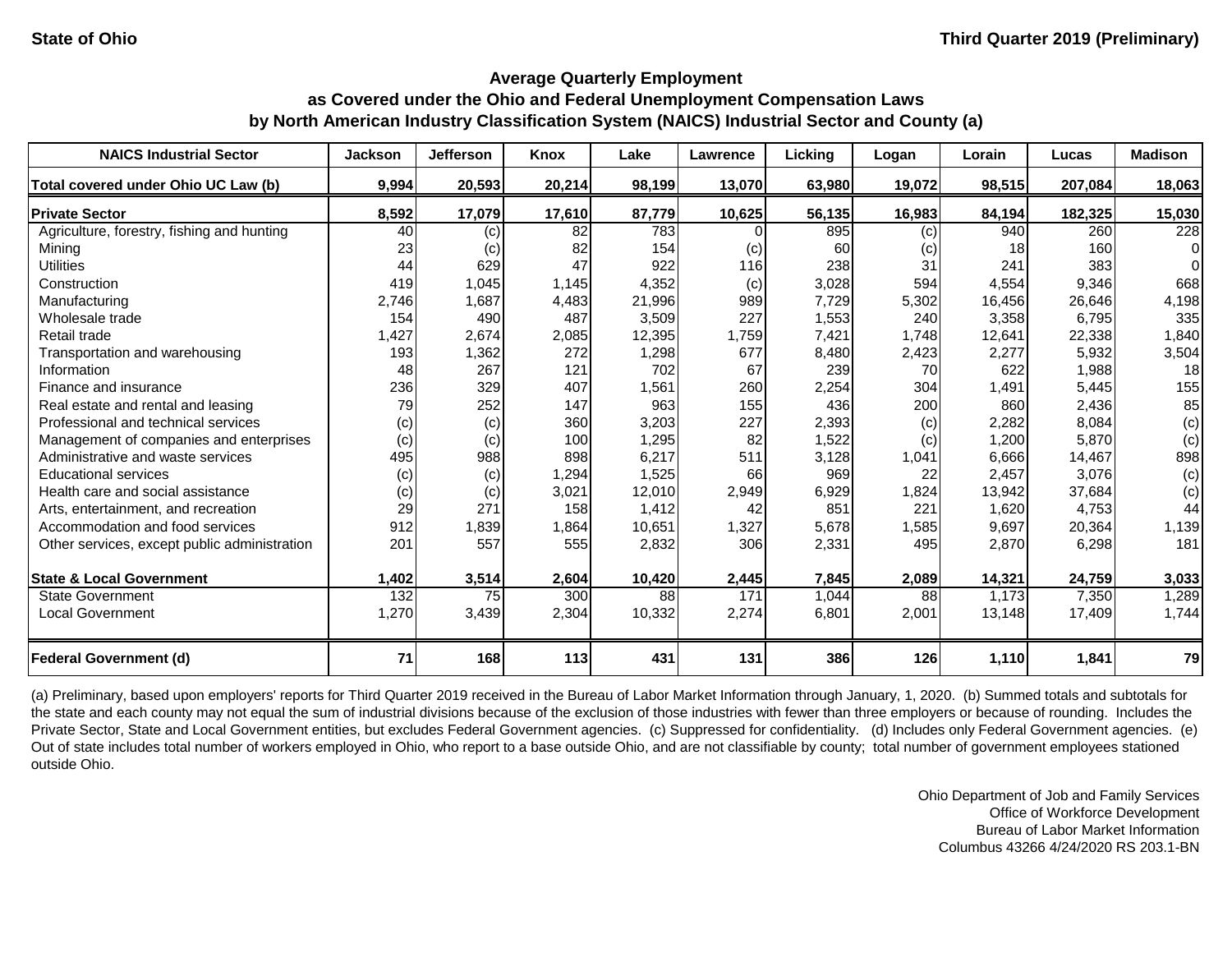| <b>NAICS Industrial Sector</b>               | <b>Mahoning</b> | <b>Marion</b> | <b>Medina</b> | <b>Meigs</b> | <b>Mercer</b> | <b>Miami</b> | <b>Monroe</b> | Montgomery | Morgan   | <b>Morrow</b> |
|----------------------------------------------|-----------------|---------------|---------------|--------------|---------------|--------------|---------------|------------|----------|---------------|
| Total covered under Ohio UC Law (b)          | 96,638          | 24,607        | 61,458        | 3,618        | 20,299        | 40,869       | 2,877         | 251,887    | 2,640    | 5,567         |
| <b>Private Sector</b>                        | 85,272          | 20,941        | 55,020        | 2,637        | 17,759        | 36,370       | 2,057         | 226,104    | 2,038    | 4,109         |
| Agriculture, forestry, fishing and hunting   | 225             | (c)           | 239           | (c)          | (c)           | 119          | (c)           | 303        | (c)      | 56            |
| Mining                                       | 122             | (c)           | 17            | (c)          | (c)           | 60           | 121           | 107        | (c)      | 13            |
| <b>Utilities</b>                             | 340             | 90            | 59            | 31           | (c)           | (c)          | 46            | 713        | 20       | (c)           |
| Construction                                 | 5,086           | 597           | 4,244         | 258          | 1,160         | 1,812        | 258           | 9,887      | 98       | 401           |
| Manufacturing                                | 9,409           | 6,111         | 9,229         | 117          | 6,670         | 10,848       | (c)           | 29,808     | 444      | 908           |
| Wholesale trade                              | 4,394           | 684           | 3,485         | 43           | (c)           | (c)          | 38            | 9,451      | (c)      | 82            |
| Retail trade                                 | 12,003          | 2,648         | 8,234         | 595          | 2,034         | 4,423        | 332           | 23,329     | 275      | 647           |
| Transportation and warehousing               | 3,017           | 892           | 2,682         | 48           | 1,211         | 2,079        | 260           | 8,694      | (c)      | (c)           |
| Information                                  | 912             | 209           | 327           | 14           | 131           | 87           | 16            | 6,434      | 27       | 12            |
| Finance and insurance                        | 1,794           | 323           | 1,253         | 121          | 605           | 677          | 101           | 11,040     | 85       | 71            |
| Real estate and rental and leasing           | 1,028           | 382           | 639           | 61           | 63            | 285          | 26            | 3,161      | 10       | 57            |
| Professional and technical services          | 2,653           | 235           | 2,053         | (c)          | 314           | (c)          | 48            | 12,830     | 24       | (c)           |
| Management of companies and enterprises      | 1,278           | 115           | 2,819         | (c)          | (c)           | (c)          | $\Omega$      | 3,527      | $\Omega$ | (c)           |
| Administrative and waste services            | 6,879           | 1,746         | 3,156         | 106          | (c)           | 2,307        | 100           | 15,586     | 52       | 247           |
| <b>Educational services</b>                  | 556             | 71            | 485           | (c)          | 49            | 241          | (c)           | 5,983      | $\Omega$ | (c)           |
| Health care and social assistance            | 20,085          | 4,010         | 6,814         | (c)          | 1,599         | 4,400        | (c)           | 51,167     | 401      | (c)           |
| Arts, entertainment, and recreation          | 1,959           | 149           | 1,186         | (c)          | 112           | 364          | 16            | 4,028      | (c)      | 178           |
| Accommodation and food services              | 10,518          | 1,900         | 6,223         | (c)          | 1,364         | 3,813        | 243           | 22,950     | (c)      | 484           |
| Other services, except public administration | 3,012           | 620           | 1,878         | 87           | 678           | 1,237        | 121           | 7,108      | 25       | 93            |
| <b>State &amp; Local Government</b>          | 11,366          | 3,666         | 6,438         | 981          | 2,540         | 4,499        | 820           | 25,783     | 602      | 1,458         |
| <b>State Government</b>                      | 2,282           | 681           | 109           | 42           | 150           | 123          | 39            | 1,094      | 62       | 66            |
| <b>Local Government</b>                      | 9,084           | 2,985         | 6,329         | 939          | 2,390         | 4,376        | 781           | 24,689     | 540      | 1,392         |
| <b>Federal Government (d)</b>                | 1,137           | 113           | 384           | 59           | 96            | 200          | 50            | 4,220      | 49       | 49            |

(a) Preliminary, based upon employers' reports for Third Quarter 2019 received in the Bureau of Labor Market Information through January, 1, 2020. (b) Summed totals and subtotals for the state and each county may not equal the sum of industrial divisions because of the exclusion of those industries with fewer than three employers or because of rounding. Includes the Private Sector, State and Local Government entities, but excludes Federal Government agencies. (c) Suppressed for confidentiality. (d) Includes only Federal Government agencies. (e) Out of state includes total number of workers employed in Ohio, who report to a base outside Ohio, and are not classifiable by county; total number of government employees stationed outside Ohio.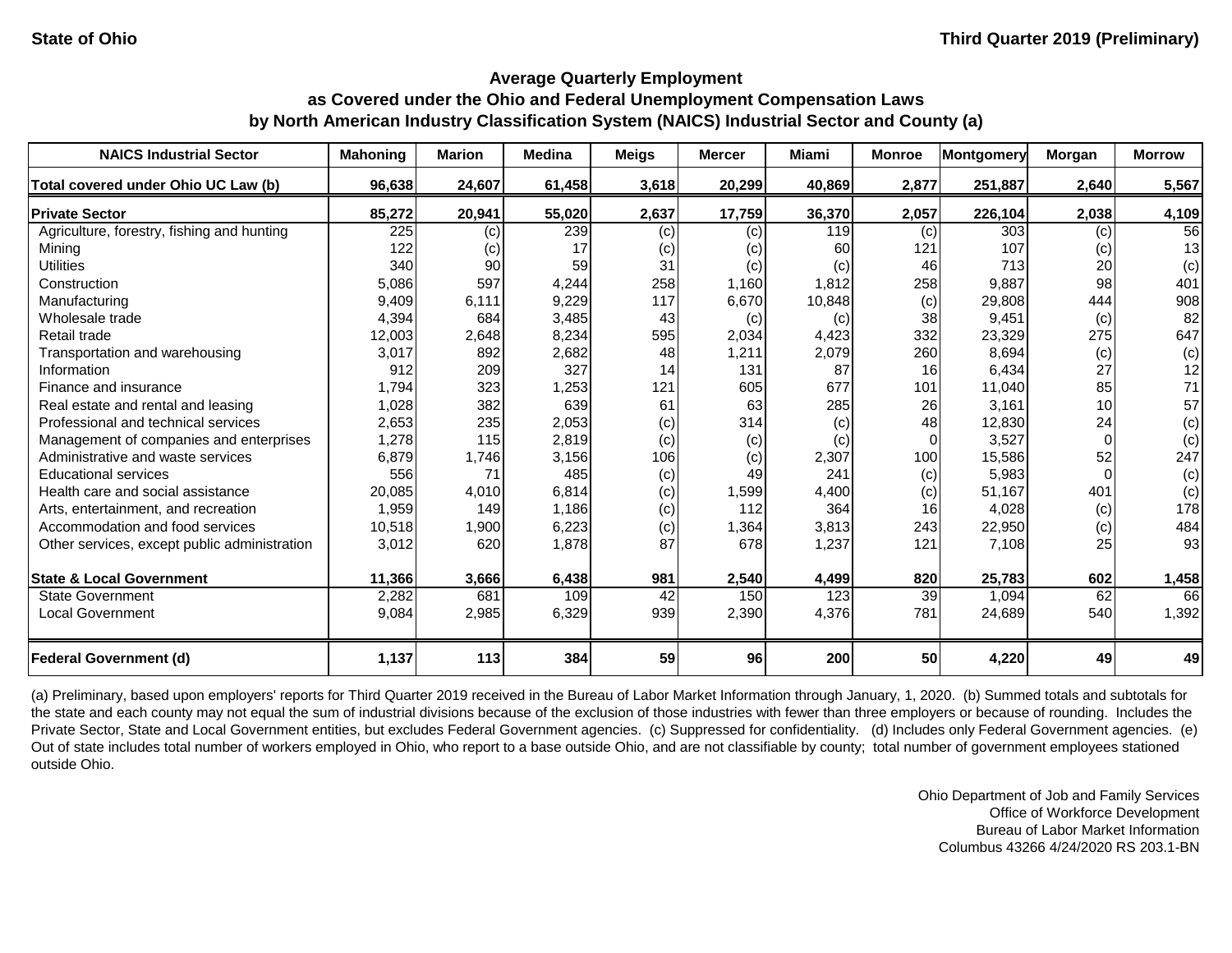| <b>NAICS Industrial Sector</b>               | <b>Muskingum</b> | <b>Noble</b> | <b>Ottawa</b> | Paulding | Perry | Pickaway | <b>Pike</b> | Portage | <b>Preble</b> | Putnam         |
|----------------------------------------------|------------------|--------------|---------------|----------|-------|----------|-------------|---------|---------------|----------------|
| Total covered under Ohio UC Law (b)          | 32,829           | 2,938        | 15,239        | 4,715    | 6,720 | 13,849   | 9,686       | 54,709  | 10,565        | 12,017         |
| <b>Private Sector</b>                        | 28,222           | 1,986        | 13,191        | 3,691    | 5,220 | 10,050   | 8,402       | 44,387  | 8,953         | 10,504         |
| Agriculture, forestry, fishing and hunting   | 11               |              | 135           | (c)      | (c)   | 177      | (c)         | 180     | (c)           | (c)            |
| Mining                                       | 388              | 85           | 114           | (c)      | (c)   | 24       | (c)         | 301     | (c)           | (c)            |
| <b>Utilities</b>                             | 240              | (c)          | (c)           | (c)      | 27    | (c)      | (c)         | (c)     | (c)           | (c)            |
| Construction                                 | 1,254            | 131          | 627           | 85       | 429   | 1,041    | 393         | 2,254   | 420           | 982            |
| Manufacturing                                | 2,874            | 240          | 2,205         | 1,157    | 1,000 | 1,976    | 792         | 10,619  | 3,403         | 3,571          |
| Wholesale trade                              | 828              | (c)          | (c)           | (c)      | 269   | (c)      | (c)         | 3,080   | (c)           | 415            |
| Retail trade                                 | 4,858            | 279          | 1,606         | 401      | 741   | 1,536    | 1,024       | 6,437   | 1,181         | 1,175          |
| Transportation and warehousing               | 1,839            | 153          | 524           | 259      | 42    | 396      | 600         | (c)     | 368           | (c)            |
| Information                                  | 660              | 17           | 42            | 25       | 10    | 27       | 35          | 435     | 13            | 48             |
| Finance and insurance                        | 720              | 84           | 280           | 91       | 140   | 268      | 224         | 661     | 207           | 296            |
| Real estate and rental and leasing           | 238              |              | 157           | 34       | 17    | 116      | 50          | 523     | 65            | 34             |
| Professional and technical services          | 679              | 126          | 165           | 69       | 91    | 165      | (c)         | 1,834   | (c)           | 231            |
| Management of companies and enterprises      | 144              | (c)          | 63            | (c)      | 102   | 70       | (c)         | 773     | (c)           | $\overline{0}$ |
| Administrative and waste services            | 1,202            | (c)          | 319           | (c)      | 413   | 652      | 2,173       | 1,374   | 220           | 434            |
| <b>Educational services</b>                  | 434              |              | (c)           | (c)      | (c)   | (c)      | (c)         | 444     | 16            | (c)            |
| Health care and social assistance            | 6,578            | 348          | (c)           | (c)      | (c)   | (c)      | (c)         | 5,566   | 1,085         | (c)            |
| Arts, entertainment, and recreation          | 400              | (c)          | 926           | (c)      | 34    | 96       | (c)         | 512     | 35            | 158            |
| Accommodation and food services              | 3,524            | (c)          | 2,994         | (c)      | 489   | 1,271    | (c)         | 6,261   | 989           | 892            |
| Other services, except public administration | 1,352            | 70           | 389           | 76       | 167   | 324      | 163         | 1,511   | 329           | 424            |
| <b>State &amp; Local Government</b>          | 4,607            | 952          | 2,048         | 1,024    | 1,500 | 3,799    | 1,284       | 10,322  | 1,612         | 1,513          |
| <b>State Government</b>                      | 246              | 474          | 177           | 37       | 42    | 1,429    | 92          | (c)     | 74            | 47             |
| <b>Local Government</b>                      | 4,361            | 478          | 1,871         | 987      | 1,458 | 2,370    | 1,192       | (c)     | 1,538         | 1,466          |
| <b>Federal Government (d)</b>                | 228              | 23           | 286           | 53       | 65    | 97       | 59          | 352     | 75            | 67             |

(a) Preliminary, based upon employers' reports for Third Quarter 2019 received in the Bureau of Labor Market Information through January, 1, 2020. (b) Summed totals and subtotals for the state and each county may not equal the sum of industrial divisions because of the exclusion of those industries with fewer than three employers or because of rounding. Includes the Private Sector, State and Local Government entities, but excludes Federal Government agencies. (c) Suppressed for confidentiality. (d) Includes only Federal Government agencies. (e) Out of state includes total number of workers employed in Ohio, who report to a base outside Ohio, and are not classifiable by county; total number of government employees stationed outside Ohio.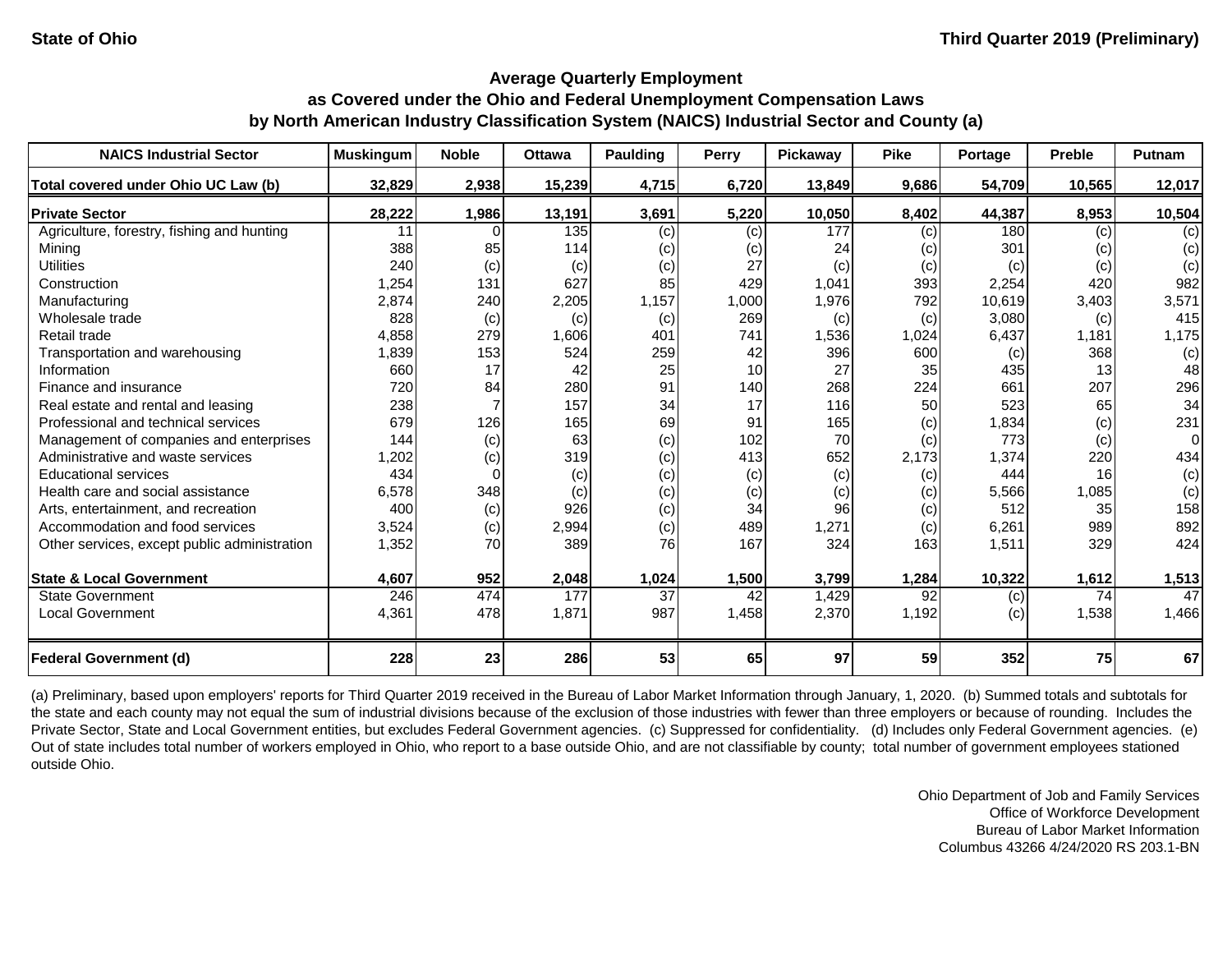| <b>NAICS Industrial Sector</b>               | <b>Richland</b> | <b>Ross</b> | <b>Sandusky</b> | <b>Scioto</b> | <b>Seneca</b> | <b>Shelby</b> | <b>Stark</b> | <b>Summit</b> | <b>Trumbull</b> | <b>Tuscarawas</b> |
|----------------------------------------------|-----------------|-------------|-----------------|---------------|---------------|---------------|--------------|---------------|-----------------|-------------------|
| Total covered under Ohio UC Law (b)          | 49,197          | 27,924      | 25,593          | 23,091        | 19,390        | 27,565        | 158,617      | 266,518       | 63,094          | 36,941            |
| <b>Private Sector</b>                        | 42,685          | 23,329      | 22,952          | 18,470        | 16,888        | 25,344        | 141,636      | 241,410       | 54,791          | 32,212            |
| Agriculture, forestry, fishing and hunting   | (c)             | 99          | (c)             | (c)           | 80            | 154           | 322          | 71            | 101             | 158               |
| Mining                                       | (c)             | 25          | (c)             | (c)           | 147           |               | 387          | 121           | 82              | 837               |
| <b>Utilities</b>                             | (c)             | 192         | 47              | 109           | 115           | (c)           | 592          | 1,034         | 140             | 120               |
| Construction                                 | 2,145           | 870         | 991             | 602           | 1,084         | 1,785         | 8,102        | 13,162        | 2,799           | 1,845             |
| Manufacturing                                | 9,896           | 4,567       | 9,291           | 1,550         | 4,350         | 12,756        | 25,317       | 29,002        | 7,721           | 7,754             |
| Wholesale trade                              | 1,587           | 550         | 552             | 390           | 700           | 1,214         | 5,429        | 13,404        | 2,140           | 1,163             |
| Retail trade                                 | 6,429           | 3,703       | 2,516           | 2,973         | 2,130         | 1,898         | 18,999       | 28,874        | 10,158          | 4,386             |
| Transportation and warehousing               | (c)             | 821         | 701             | 470           | 499           | (c)           | 3,383        | 10,054        | 2,181           | 884               |
| Information                                  | 443             | 260         | 114             | 137           | 168           | 92            | 1,325        | 4,000         | 377             | 223               |
| Finance and insurance                        | 1,019           | 496         | 505             | 399           | 412           | 313           | 5,212        | 9,933         | 1,324           | 744               |
| Real estate and rental and leasing           | 300             | 166         | 301             | 258           | 61            | 95            | 1,490        | 2,927         | 910             | 382               |
| Professional and technical services          | 810             | 312         | 335             | 491           | (c)           | (c)           | 4,763        | 13,568        | 1,366           | 937               |
| Management of companies and enterprises      | 76              | 210         | 240             | 90            | (c)           | (c)           | 1,677        | 13,797        | 578             | 184               |
| Administrative and waste services            | 3,678           | 1,053       | 788             | 478           | 520           | 1,391         | 8,989        | 16,558        | 4,045           | 1,892             |
| <b>Educational services</b>                  | 498             | 79          | (c)             | 139           | 994           | 125           | 2,786        | 3,659         | 446             | 176               |
| Health care and social assistance            | 7,298           | 5,863       | (c)             | 7,277         | 2,338         | 1,794         | 28,052       | 44,906        | 10,204          | 5,117             |
| Arts, entertainment, and recreation          | 586             | 235         | 356             | 54            | 111           | 129           | 2,230        | 4,811         | 1,018           | 501               |
| Accommodation and food services              | 5,007           | 3,275       | 2,209           | 2,503         | 2,229         | 1,422         | 16,763       | 23,411        | 7,061           | 3,819             |
| Other services, except public administration | 1,384           | 552         | 679             | 519           | 593           | 720           | 5,818        | 8,116         | 2,143           | 1,091             |
| <b>State &amp; Local Government</b>          | 6,512           | 4,595       | 2,641           | 4,621         | 2,502         | 2,221         | 16,981       | 25,108        | 8,303           | 4,729             |
| <b>State Government</b>                      | 1,435           | 1,578       | 101             | 1,516         | 310           | 198           | 1,251        | 4,028         | 720             | 473               |
| <b>Local Government</b>                      | 5,077           | 3,017       | 2,540           | 3,105         | 2,192         | 2,023         | 15,730       | 21,080        | 7,583           | 4,256             |
| <b>Federal Government (d)</b>                | 631             | 1,702       | 116             | 174           | 129           | 76            | 950          | 1,946         | 512             | 268               |

(a) Preliminary, based upon employers' reports for Third Quarter 2019 received in the Bureau of Labor Market Information through January, 1, 2020. (b) Summed totals and subtotals for the state and each county may not equal the sum of industrial divisions because of the exclusion of those industries with fewer than three employers or because of rounding. Includes the Private Sector, State and Local Government entities, but excludes Federal Government agencies. (c) Suppressed for confidentiality. (d) Includes only Federal Government agencies. (e) Out of state includes total number of workers employed in Ohio, who report to a base outside Ohio, and are not classifiable by county; total number of government employees stationed outside Ohio.